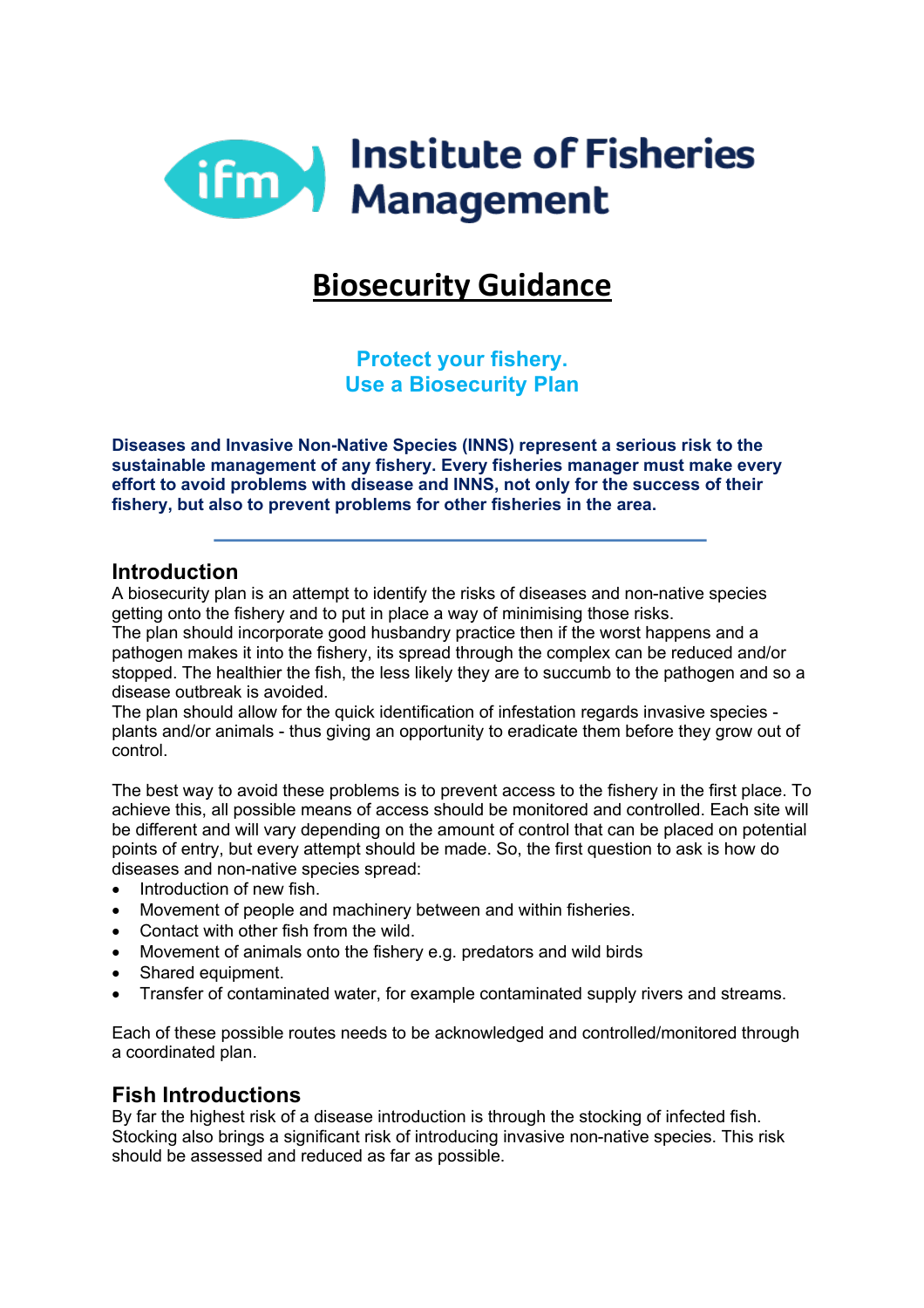Significant thought should be given to ways of making do without new stock. Full details and a **Guide to Stocking Fish** can be found here https://ifm.org.uk/ifm-training/ifm-fisheryguidance/

Controls need to be exercised over the illegal introduction of fish by 'others'. Pleasure anglers and members need to understand that they must, under no circumstances, bring fish onto your site or introduce them to your waters.

## **Restriction of access and risk assessment**

The first aspect should be to review the site and secure the perimeter. In many cases, the perimeter can be secured, leaving the main gate as the only access, although some fisheries will have other access points, like water inlets and outlets. Ideally, block as many vehicle access points as possible, without making life difficult for your paying customers or members. It is usually best to restrict routine access to one point of

entry, associated with the car park if available. Restricting access helps as it means your customers must enter through one central point, meaning that any illegal entry would have to be through the most active part of the site which makes it easier to police.

If restriction to only one access point is difficult, it is recommended that one access point is recognised as the 'main gate' while all others are kept to a minimum. These 'other' access points should not be used, or be maintained to the same standard as the main entrance. Access points which are not required can be blocked in a number of ways. Large concrete blocks work best, but logs or earth

Ornamental Fish represent a very real risk of introducing disease and should be removed where possible.



banks/bunds can achieve the same end. When blocking an access, bear in mind that in a remote location a minute with a chainsaw can remove a wooden post and big four-wheel drive vehicle could pull some lighter structure out of the way.

Secondly, having one central access point – main gate - allows the placement of quality, promotional/signature signs at the entrance, on pathways leading from the car park and places they will be easily seen. Providing information helps establish a fishery of quality. Easy to follow signage can also publicise no entry points, or that access is restricted directing them to the main gates.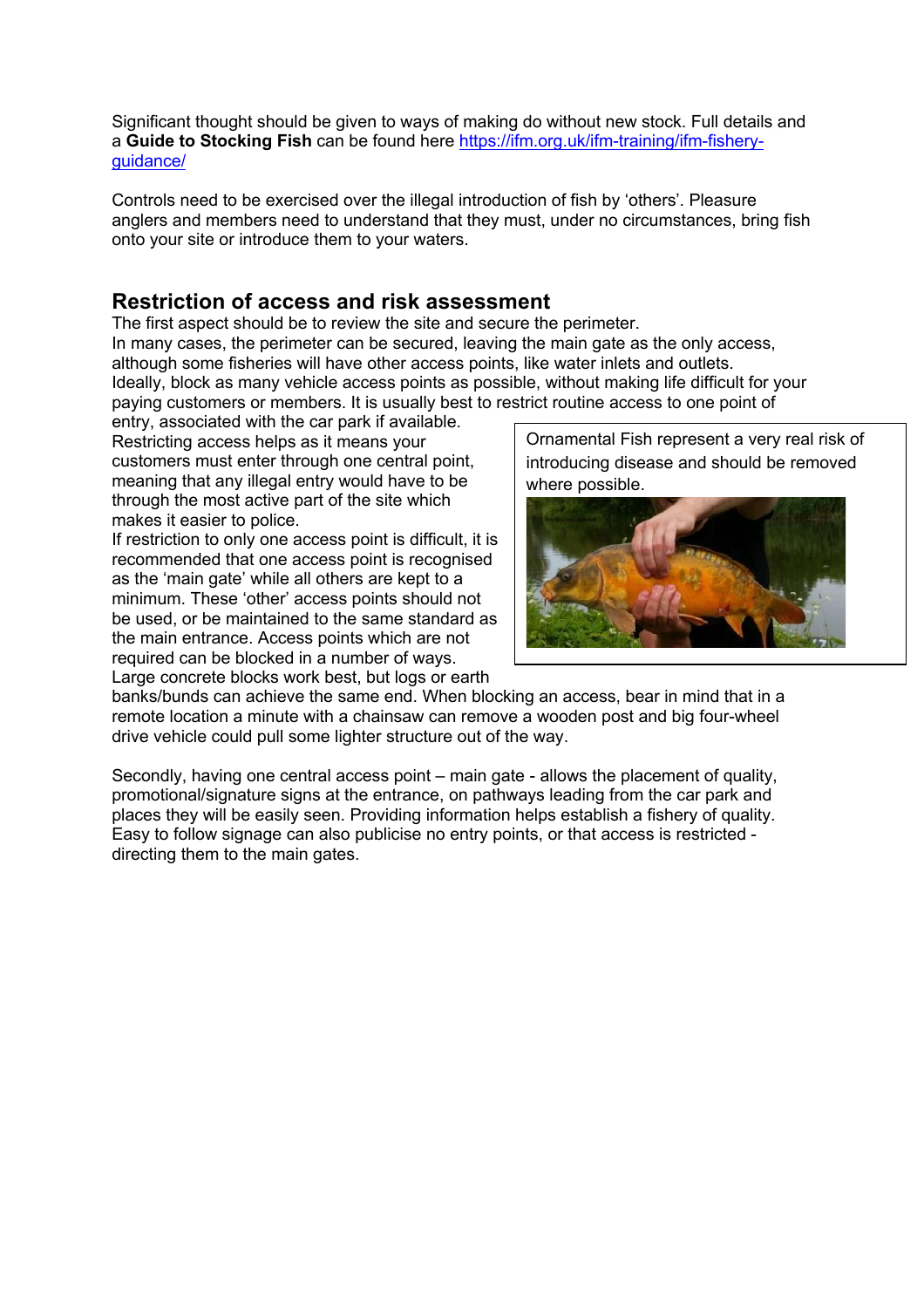During the risk assessment, nonvehicular entry points will have been discovered. These will not be suitable for vehicles, but will allow 'pedestrian' access. Again, remove as many of these access points as possible. They can be blocked with fences if suitable, but less 'intrusive' methods - planting gorse or bramble for example – will work just as well. On the plus side, natural 'green' boundaries look more pleasant; are easier to maintain; provide good habitat for wildlife and discourage the: "I wonder what's over that fence?" attitude.

# **Controlling customers**

The risk from customers is they or their equipment may be contaminated. This is a risk that needs to be reduced.

| <b>Appropriate Disinfectants</b> |                                                                                                                                  |
|----------------------------------|----------------------------------------------------------------------------------------------------------------------------------|
| <b>Aqua Des</b>                  | A peracetic acid liquid disinfectant.                                                                                            |
| <b>Virasure</b>                  | A powder disinfectant that causes                                                                                                |
| <b>Aquatic</b>                   | the solution to turn pink.                                                                                                       |
| Steri-7                          | A clear liquid disinfectant developed                                                                                            |
| <b>Xtra</b>                      | as a surface disinfectant but effective<br>when used as a bath disinfection                                                      |
| Vanoqua                          | A clear liquid ammonium<br>disinfectant, developed as a surface<br>disinfectant but effective when used<br>as an immersion bath. |
| Virkon<br><b>Aquatic</b>         | A Powder, it is the highest rated<br>disinfectant against all notifiable fish<br>diseases.                                       |
| <b>Virkon S</b>                  | Virkon Aquatic but a pink coloured<br>disinfectant.                                                                              |
| <b>Bio VX</b>                    | Powder form disinfectant that causes<br>the solution to turn pink in colour.                                                     |
| <b>FAM30</b>                     | Acidic based lodine disinfectant that<br>is brown in colour.                                                                     |

Some equipment is more susceptible

to contamination – i.e. keep nets; landing nets; unhooking mats; weigh slings and waterproof net storage (stink) bags - are of particular concern, as they are in close contact with fish for long periods of time, are generally wet at the end of a fishing session and are often put into net bags for transport and storage.

One way of reducing the risk is to insist that customers disinfect these items prior to use. This is a common and acceptable practice.

Wheelie bins are particularly useful as they are easy to move and have a lid to protect the disinfectant solution. To increase the contact time of the disinfectant with the equipment it is unnecessary to provide a clean water bath to wash the equipment after dipping.

There are many common disinfectants, which are easy to use, have minimal toxicity to fish and are non-persistent. All these chemicals should be used, stored and disposed of according to the manufacturer's instructions. The customer should be reminded to peg out their nets to dry, whilst they set up in their swim. Encouraging these practices, ensures that even if anglers haven't dipped their nets, they still get some exposure to the sun's UV rays, which aids in disinfection

The disinfectant will need to be changed regularly, to ensure the system is really effective. If you have a lack on onsite manpower to carry out this task, other methods should be considered.

Using a disinfectant dip/bath works in several ways.

- Firstly, it gets the angler to disinfect their equipment.
- Secondly, it shows that the fishery cares enough to undertake this process, which helps the angler to understand the importance of disinfection.
- Finally, as some anglers don't like dipping their keep nets, they often won't bring them, thereby completely eliminating the risk.

A second way of reducing the risk from contaminated equipment is to ban its use. Where equipment is essential, the fishery can supply it directly to the angler, ensuring that the equipment never leaves the site. However, you must ensure the equipment is thoroughly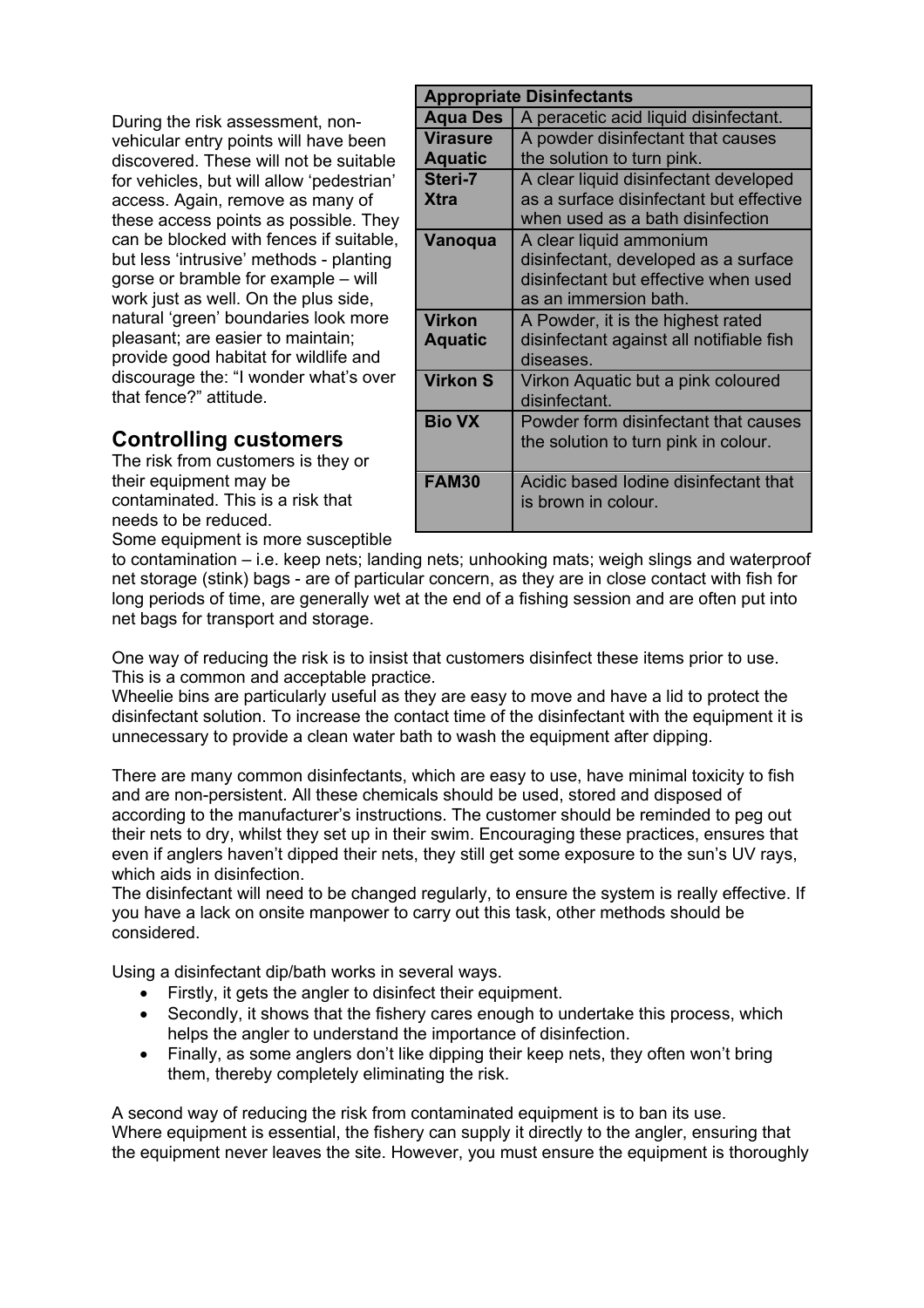cleaned and disinfected before it is used by the next customer. Many manufacturers offer fantastic deals when fisheries buy equipment.

It should also be noted that the owner, manager and workers on the site represent a significant risk. They are often anglers and may even work on other sites when not on your fishery. They *must* also undergo the same restrictions as any normal customer.

There are a some very useful resources available from the UK Government in the form of the **Check Clean Dry campaign**. This provides a number of useful posters and other resources to highlight the simple steps anglers can take to ensure theirs and the fishery's wellbeing. We thoroughly recommend the use of these resources.



# **Unauthorised visitors.**

Another source of disease introduction is through unauthorised visitors – i.e. poachers, dog walkers etc.

This is one of the main reasons for restricting access to one gate, as the perimeter fencing will discourage this.

### **Predator control.**

All good fisheries will attempt to control predators. As well as attacking fish stocks, they can often be hosts to parasites, which infect fish or act as transmitters of pathogens. Herons and kingfishers have relatively small home ranges and so the risk is limited, but cormorants have significant ranges and can potentially bring pathogens from far and wide.

The best methods to deter predators is to create fish 'safe havens', such as reed beds or other natural shelters and floating fish refuge cages. These are man-made islands that have a metal cage beneath. The cage's mesh is large enough to allow the passage of vulnerable fish, but small enough to prevent predatory birds from entering.

Essentially, they work by allowing the fish a better chance to escape, resulting in the predator having to work harder to gain a meal and hopefully seeing them move on.

### **Water inlet and outlet**

Water inlets or outlets may allow wild fish to enter the site from the surrounding environment; this can be a source of extraneous and sometimes repeated, infection outbreaks. The prevention of this involves installing and maintaining adequate screening on these intake and discharge points.